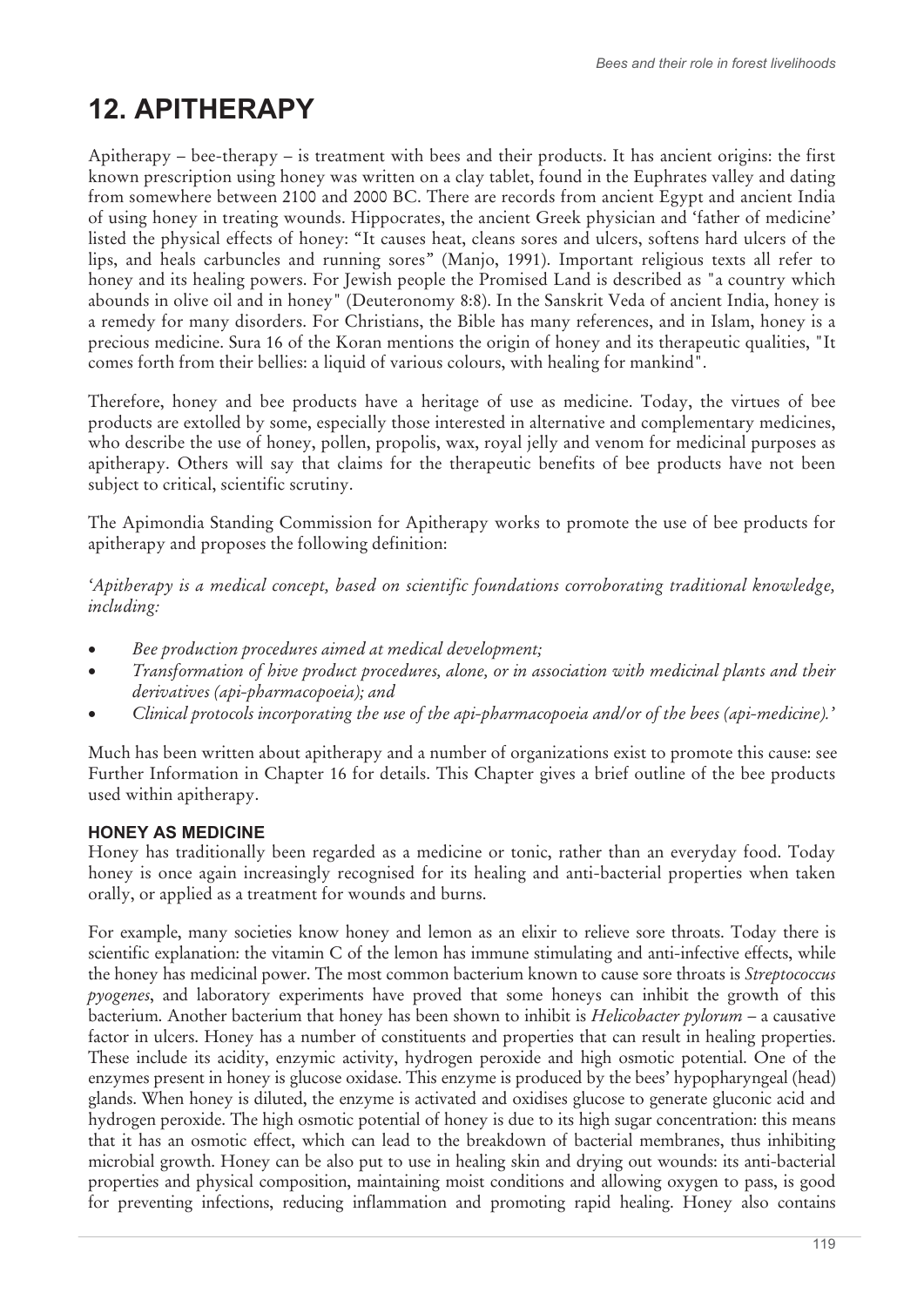compounds derived from the flowers on which bees were foraging: these may be flavonoids and active phenols, well known for their antibacterial properties. Many studies established that the dark honeys of the coniferous forests have a strong antibacterial activity. Examples of antibacterial honeys are the Australian honey of *Leptospermum polygalifolium* and the well-known manuka honey *Leptospermum scoparium* of New Zealand. More information about honey's healing properties can be found in Molan, 1999.

## **NATURALLY OCCURRING ANTIBIOTIC IN HONEY**<sup>24</sup>

In 2003, two consignments of honey being brought in to the EU from Zambia were found to contain low levels of the antibiotic streptomycin. According to the *Codex Alimentarius* definition (see Chapter 9), honey must not contain any antibiotics. Within the EU, antibiotics such as streptomycin, tetracyclines, penicillin and sulphonamides are illegal for use in beekeeping. Tetracyclines can be used to treat the honeybee disease European Foulbrood, but only under veterinary control and supervision, and procedures must be followed so that any honey produced during the treatment period cannot enter the honey market.

The imported honey was harvested by beekeepers living and working in the forests that cover Zambia's remote North West Province. It is very unlikely that these beekeepers are using antibiotics in their beekeeping. The honey is harvested from local style hives made from cylinders of bark and placed high in trees of the miombo woodland. No honeybee diseases are known, and beekeepers do not have the resources, possibility or necessity to use antibiotics in their beekeeping.

So how could streptomycin have become present in the honey? Is it possible that it is a natural constituent of honey, carried into the hive by foraging bees? Streptomycin is produced by bacteria belonging to the genus *Streptomyces:* these bacteria are common and widespread. Streptomycetes have been discovered in samples collected from the miombo woodland, in places frequented by bees, such as hollows in trees, water holes and leaf mould.

Early indications are therefore that the streptomycin could indeed be occurring naturally. This has implications for honey legislation and the world honey trade, as well as for understanding of honeybee biology and honey's long-known role in health and healing.

It is also known from research that ants and Streptomycetes have a highly evolved relationship: some leaf cutter ants have white spots on their bodies – these spots are colonies of a *Streptomyces* species, producing an antibiotic to protect the ant colony's food sources from other pathogens. Could bees also have evolved a way to harness the benefits of the antibiotic streptomycin?

Clearly, research was needed to investigate this amazing discovery, and to provide scientific data concerning the streptomycin and its possible origin. Bees *for* Development is now researching this, in cooperation with the University of Warwick, towards proving the genetic origin of the streptomycin in the Zambian honey.

## **HONEY TO REDUCE ALLERGIC RESPONSES**

As mentioned in Chapter 11, beekeepers have long been aware of local customers who like to purchase local, unfiltered honey in the belief that regular consumption of honey containing pollen helps to reduce their allergic reactions ('hay fever') to these pollens. Recent research on allergic diseases appears to support this belief.

### **BEESWAX**

In the past beeswax was used in medicine, mainly as a carrier for other ingredients, and in salves and poultices. Today beeswax is used extensively in the pharmaceutical and cosmetics industries in ointments, skin creams and pills. Within the field of alternative medicine, beeswax is once again forming part of various medicines. There are some claims that it has antibiotic properties, and can be used in the treatment of arthritis and nasal inflammations.

 $\overline{\phantom{a}}$ 24 Bradbear *et al,* 2004.